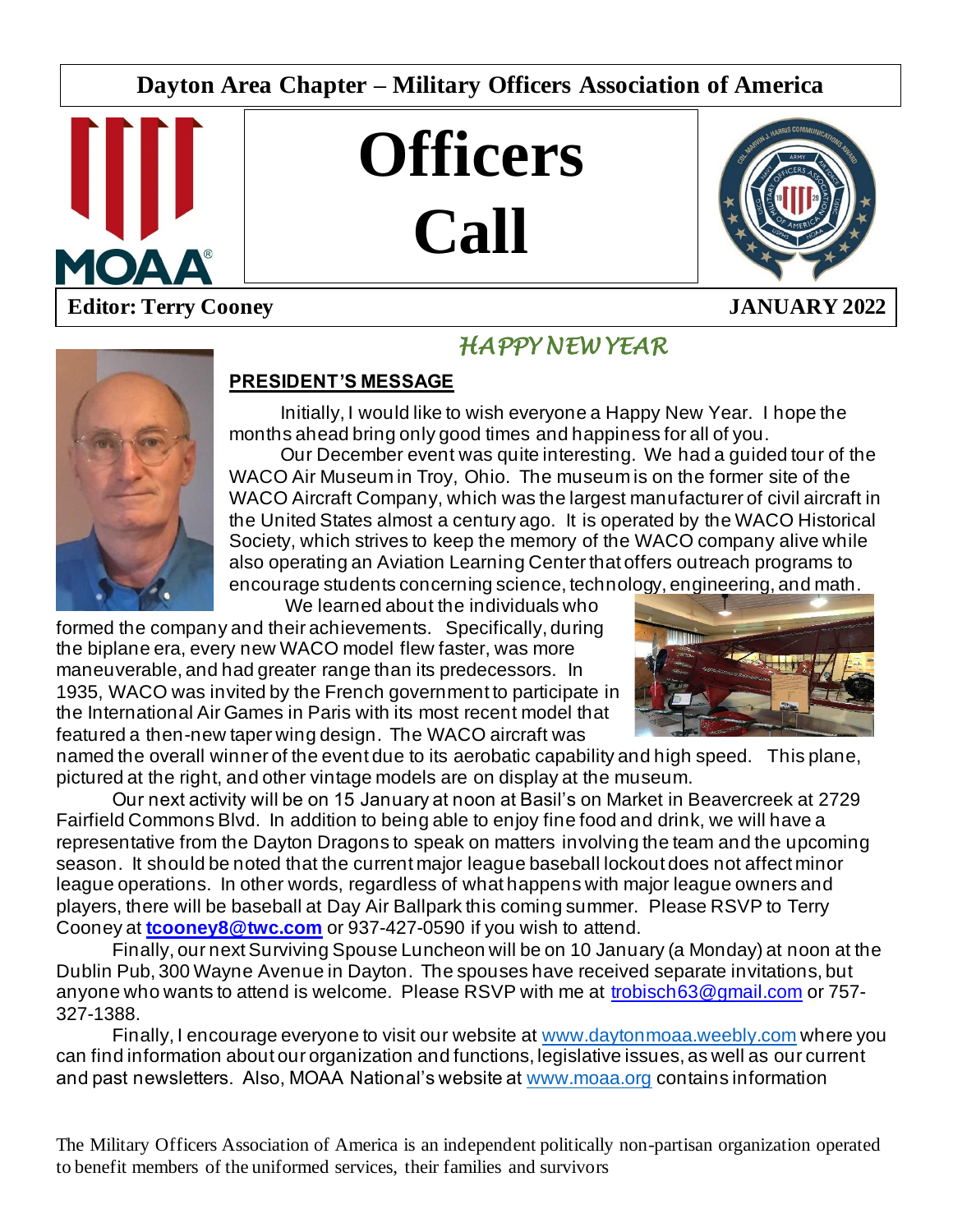OFFICERS CALL **SECURE 2** JANUARY 2022 2

concerning MOAA resources, member benefits, and current news/event of interest to the military community.

Tom Robisch President

### **PLAN AHEAD**

January 10 Surviving Spouses Luncheon 1200 @ Dublin Pub January 15 Lunch at Basils at the Mall 1200. Speaker from the Dayton Dragons April 2 WSU Theater – Sweet Charity 2pm July (Date TBD) Dayton Dragons Outing

## **DAC MOAA 2022 SCHOLARSHIP**

Instructions for how high school seniors may apply for the Dayton Area Chapter's \$2,000 scholarship will be released to 36 schools in our area in early January. To be eligible, applicants must have a parent eligible for membership in MOAA (i.e., parent must be an active duty, Reserve, National guard, retired, or former officer) or be children of active duty, Reserve, National Guard, or retired enlisted personnel. Applications must be received by 15 April 2022, and the winner will be chosen by our Scholarship Evaluation Committee prior to our annual meeting/picnic this summer. Please keep our scholarship program in mind with respect to your charitable donations. Any questions should be directed to Tom Robisch at [trobisch63@gmail.com](mailto:trobisch63@gmail.com) or 757-327-1388.

## **OHIO COUNCIL OF CHAPTERS CONVENTION**

The Central Ohio Chapter is hosting the State Council's biennial convention from 13 – 15 May 2022. It will be held at the Quest Conference Center at 9200 Worthington Road in Westerville, Ohio, a northern suburb of Columbus. A block of rooms at the nearby Fairfield Inn & Suites is reserved for convention attendees. A shuttle service will be available for travel between these sites.

The only event on 13 May (a Friday) will be an informal social gathering at the hotel, and the only event on 15 May will be the second quarterly meeting of the State Council Executive Board. The activities on 14 May will be the primary focus for convention attendees. The convention organizers are still working on the schedule, but invited speakers include Lt Gen Dana Atkins, USAF (Ret), MOAA's President and CEO; LTG Michael Ferriter, USA (Ret), the President and CEO of the National Veterans Memorial and Museum in Columbus; MG Deborah Ashenhurst, USA (Ret), Director of the Ohio Dept. of Veterans' Services; MG John Harris, Ohio Army Nat. Gd., Adjutant Gen eral of Ohio; and Dr. Christopher Gelpi of the Ohio State University, Director of the Mershon Center for International Security Studies. Assuming that most of these invitees confirm their participation, the presentations at the convention promise to be interesting and thought-provoking.

Please consider attending this event. The Central Ohio Chapter has set up at web page at <https://www.moaa-centralohio.org/moaa-ohio-state-convention/>, through which one can book a room at the hotel and register at the convention.

# **JANUARY LUCHEON – THE DAYTON DRAGONS A LOCAL SUCCESS STORY**



The Dragons are a significant fixture in the Dayton Community. Mr. Tom Nichols and Carl Hertzberg have done much in making the Dragons a success. Come and listen to Tom and Carl tell us about the Dragons, its development, what programs it provides, and its importance to the community.

 Tom, the Director of Media Relations and Broadcasting, will be in his 14th season with the Dragons and 34th year as a broadcaster in Minor League

Tom Nichols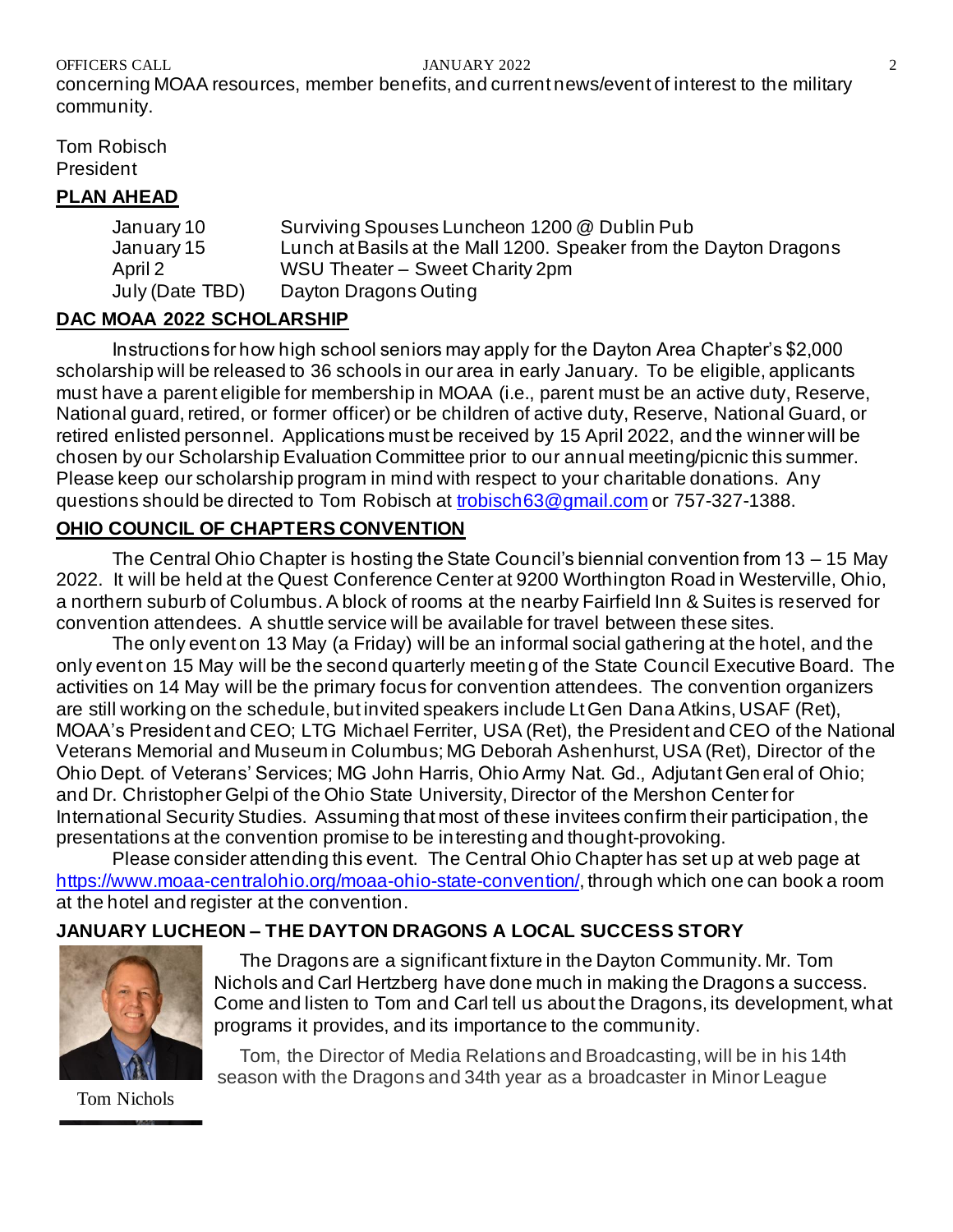### OFFICERS CALL 3



Carl Hertzberg

Baseball. He serves as the voice of the Dragons on WONE AM 980 and handles play-by-play on the Dragons live television broadcasts.

 Carl is the Director of Group Sales. He was born in Cincinnati and raised in Atlanta, GA. Prior to starting with the Dragons in 2013, Carl interned with the Univ. of Georgia Club Hockey team, The Atlanta Motor Speedway, and the Lehigh Valley IronPigs. He received his undergraduate degree from Miami Univ., and his master's from The Univ. of Georgia.

 Join us for an enjoyable and educational look into the Dragons. With the WPAFB Club still unavailable, we will be meeting and enjoying lunch at "Basil's on Market," at 2729 Fairfield Commons Blvd, Beavercreek in the Fairfield Shopping Center, just off North Fairfield. **RSVP to Terry Cooney at [tcooney8@twc.com](mailto:tcooney8@twc.com) or 937-427-0590 no later than 13 January.** Space is limited so reserve your spot

early. If you leave a voice mail, leave your names and phone number.

### **UPDATE ON THE 2018 MOAA DAC SCHOLARSHIP WINNER.**



Quinn Retzloff was the 2018 MOAA DAC scholarship winner. The picture on the left was taken in 2018 when, with his parents, Quinn accepted the DAC scholarship check. We recently learned that Quinn graduated early from Notre Dame University and has been accepted into medical school. His studies will begin in upcoming 2022 term. Quinn's plans after graduation from medical school are to help those in need in third world countries. It should be noted that while



studying at the University he not only excelled in his studies grade wise, but was also a student leader. On the right is a more recent picture of Quinn. The DAC should be proud that we supported his education.

### **MOAA GOLF LEAGUE**

On December 21, we had the shortest day of the year! That means days are getting longer and the sun is moving north. Of course, we are still 4 months away from starting the MOAA Golf League. But we are always looking for more players (men & women) and subs. Players must be MOAA members and members of the local MOAA Chapter. The league normally starts in late April or early May & runs until September. Play is 9 holes on the East course at Prairie Trace. We play on Monday mornings with tee times starting at 0900. We do not play on holidays (Memorial Day, July 4<sup>th</sup>) & Labor Day). If you need any additional information about the league, please call Larry Pohl (937- 477-5645) or Bob Emerson (937-545-4610). Come out for fellowship & exercise. Check us out!

### **FISHER HOUSE NOW RECEIVING SUPPLIES AGAIN**



Thanks to all MOAA DAC members who have supported WPAFB Fisher Houses. The Fisher House program recognizes the special sacrifices of our men and women in uniform and the hardships of military service by meeting a humanitarian need beyond that is normally provided by the DoD and the VA

The COVID impact this year has been hard on the finances of the organization but they have never closed their doors. Please consider making a tax-deductible donation by sending a check to Fisher Nightingale House 417 Schlatter Dr Wright-Patterson Air Force Base, OH 45433. To make a contribution by credit or debit card contact FNHI Director Chris Stanley at [\(937\) 672-8724.](tel:(937)672-8724)